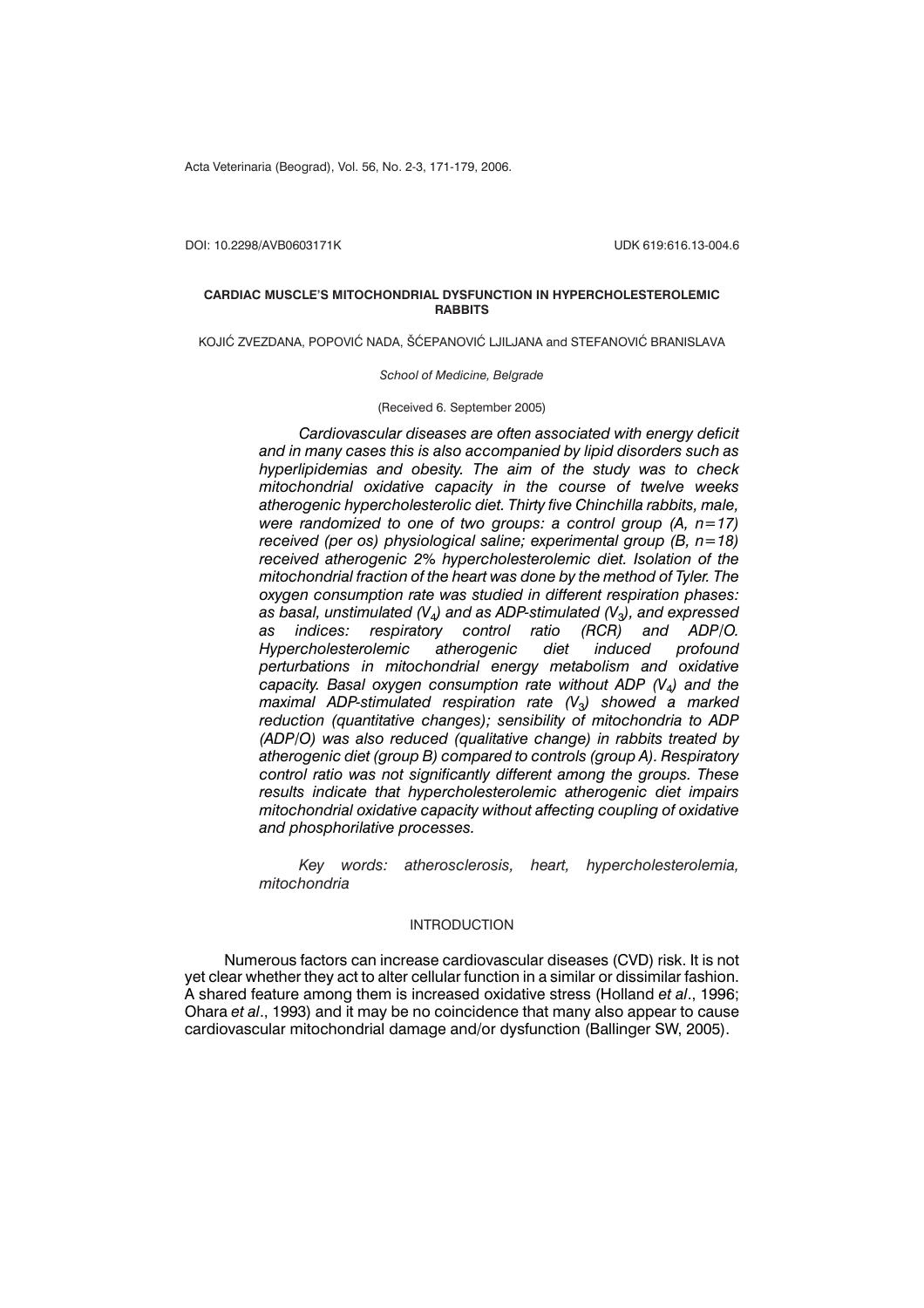Several lines of evidence suggest that an association exists among CVD development, mitochondrial damage, and function. It has been shown that CVD patients have increased mitochondrial (mt) DNA damage in both the heart and the aorta when compared with healthy controls (Corral-Debrinski *et al*., 1991; Corral-Debrinski *et al*., 1992; Knight-Lozano *et al*., 2002; Ballinger *et al*., 2002). Atherosclerotic lesions in the brain microvessels from Alzheimer's (AD) patients and rodent AD models have significantly more mtDNA deletions and abnormalities (as do the endothelium and perivascular cells), suggesting that the mitochondria within the vascular wall can be the central targets for oxidative stress-induced damage (Aliev *et al*., 2002). Chronic ischemia increases both mtDNA deletions in human heart tissue (Corral-Debrinski *et al*., 1992) and cardiac mitochondrial sensitivity to inhibitors of cellular respiration (Brookes *et al*., 2001). *Ex vivo* studies in the rat heart have shown that ischemia reduces myocardial oxidative phosphorilation capacities (Duan *et al*., 1989). Using a mouse model for myocardial infarction (MI), it was found that previous MI is associated with increased reactive oxygen species (ROS) and decreased mtDNA copy number, mitochondrial-encoded gene transcripts, and related enzymatic activities (complexes I, III, and IV). However, nuclear-encoded genes (complex II) and citrate synthase are unaffected (Ide *et al*., 2001). Cardiotoxic ROS generators increase mtDNA deletions and lipid peroxidation in the myocardial mitochondria; overexpression of mitochondrial antioxidants prevents these effects and increases cardiac tolerance to ischemia (Chen *et al*., 1998). Decreased vascular superoxide dismutase-2 (SOD2)-specific activities have been associated with increased exposure to CVD risk factors (Knight-Lozato *et al*., 2002) and increased susceptibility to ischemia/reperfusion-mediated cardiac damage and resistance to cardiac preconditioning (Asimakis *et al*., 2002). Moreover, deficiencies in mitochondrial antioxidants and/or regulatory proteins (uncoupling proteins – UCPs) that modulate mitochondrial oxidant production have been shown to promote the onset of CVD *in vivo*, consistent with the notion that mitochondrialgenerated oxidants can play a contributory role in atherogenesis (Ballinger *et al*., 2002; Blanc *et al*., 2003). Likewise, overexpression of mitochondrial antioxidants and/or UCPs has been shown to protect against the effects of ischemia/ reperfusion and oxidative stress (Chen *et al*., 1998; Teshima *et al*., 2003; Bienengraeber *et al.*, 2003).

Cardiovascular diseases are accompanied by hyperlipidemic states, however, the cellular mechanisms by which exposure to lipids leads to deleterious effects remains unclear. The purpose of this study was to examine the respiratory chain complexes i.e. oxidative capacity of cardiac muscle mitochondria in the course of a hypercholesterolemic atherogenic diet.

# MATERIAL AND METHODS

## *Animals and diets*

*Chinchilla* strain rabbits, male, two months old at the outset of the study were used. In the course of twelve weeks of treatment, the rabbits received daily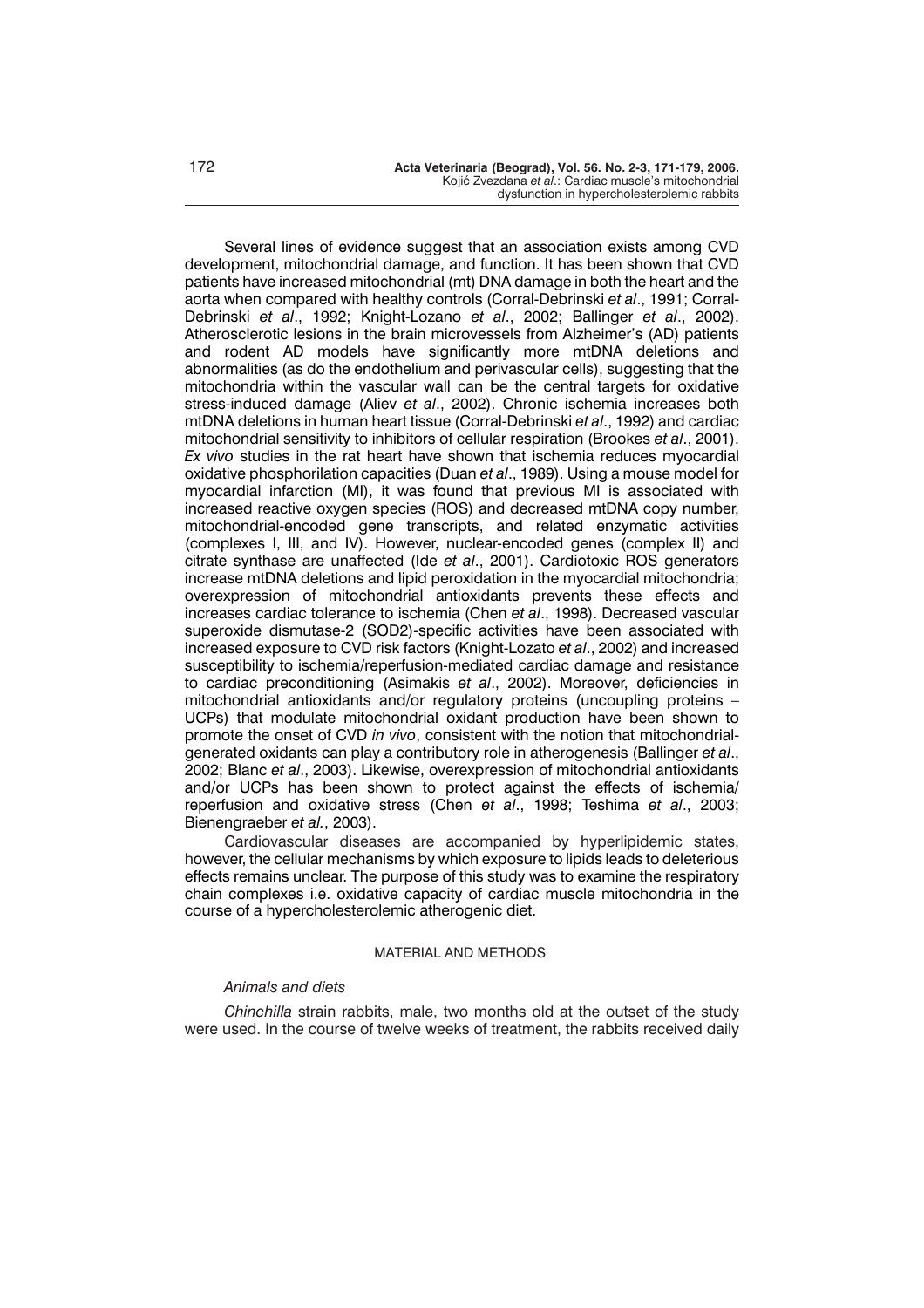(orally) either physiologic saline (control, group A, n=17) or atherogenic 2% cholesterol diet (animal model of experimental atherosclerosis) (atherogenic diet, group B, n=18). The investigation conformed to the *Guide for the Use and Care of Laboratory Animals* published by the US National Institutes of Health (NIH publication No. 85-23, revised 1996).

## *Measurment of plasma lipids*

Total cholesterol, HDL-cholesterol and triglyceride levels in the rabbit plasma were measured by enzymatic "end point" kinetic spectrophotometric method (commercial kit Randox, Great Britain). The value of LDL-cholesterol was calculated using Fridewald equation. In order to determine the atherogenic risk of lipid origin for all rabbits, two indices were calculated: LDL/HDL-cholesterol and total cholesterol/HDL cholesterol. Cardiovascular risk of lipid origin was calculated for each group of rabbits in two intervals, at the outset and at the end of the treatment.

## *Mitochondrial preparation*

After 12 weeks of treatment, animals were sacrificed and the mitochondrial fraction of the rabbit's heart was isolated applying the method of Tyler (1979). Isolation buffer consists of sucrose (300 mM), Tris (20 mM), and EGTA (10 mM); pH 7.35 at 4<sup>o</sup>C. Briefly, the first phase implies tissue homogenization, previously digested by protease (collagenase, nagarase, Type XXII, EC 3.4.21.62). The procedure for differential centrifugation complies the second phase, so that at the end pure isolated heart mitochondria remain precipitated at the bottom of the tubes, to be used for subsequent investigations. A subsample of the mitochondrial suspension is saved for protein determination by the method of Lowry *et al*. (1974), using bovine serum albumin as the standard.

## *Measurement of Respiration Rate*

Oxygen consumption rate by cardiac muscle mitochondria was measured by Clark oxygen electrode (Biological Oxygen Monitor, model 5300, Yellow Springs Instrument Co., USA) in 3 ml Kreb's solution buffered with 10 mmol/L HEPES-NaOH, pH 7.4, at 30°C. This respiration buffer consists of sucrose (300 mM), KCl (50 mM),  $KH_{2}PO_{4}$  (5 mM), MgCl<sub>2</sub> (1 mM), EGTA (5 mM) and Tris (20 mM), pH 7.35. The electrode was calibrated daily before use (Wise, 1985). Mitochondrial oxidative phosphorilation was studied in GMC medium equilibrated with air at 30°C, with continuous stirring. Glutamate (0.2 mol/L) and malate (0.1 mol/L) were used as substrates (unstimulated, basal respiration rate, state 4,  $V<sub>4</sub>$ ). As the mitochondria consume oxygen, the electrode plots the curve of oxygen uptake. Mitochondrial respiration was calculated as the decrease rate of oxygen concentration after the addition of mitochondrial suspension, assuming an initial oxygen concentration of 224 nmol/L. The set observation time for respiration measurements was 6 minutes. Five runs were conducted with each mitochondrial sample at a dilution of 1.5 to 2 mg of protein per milliliter. Oxidative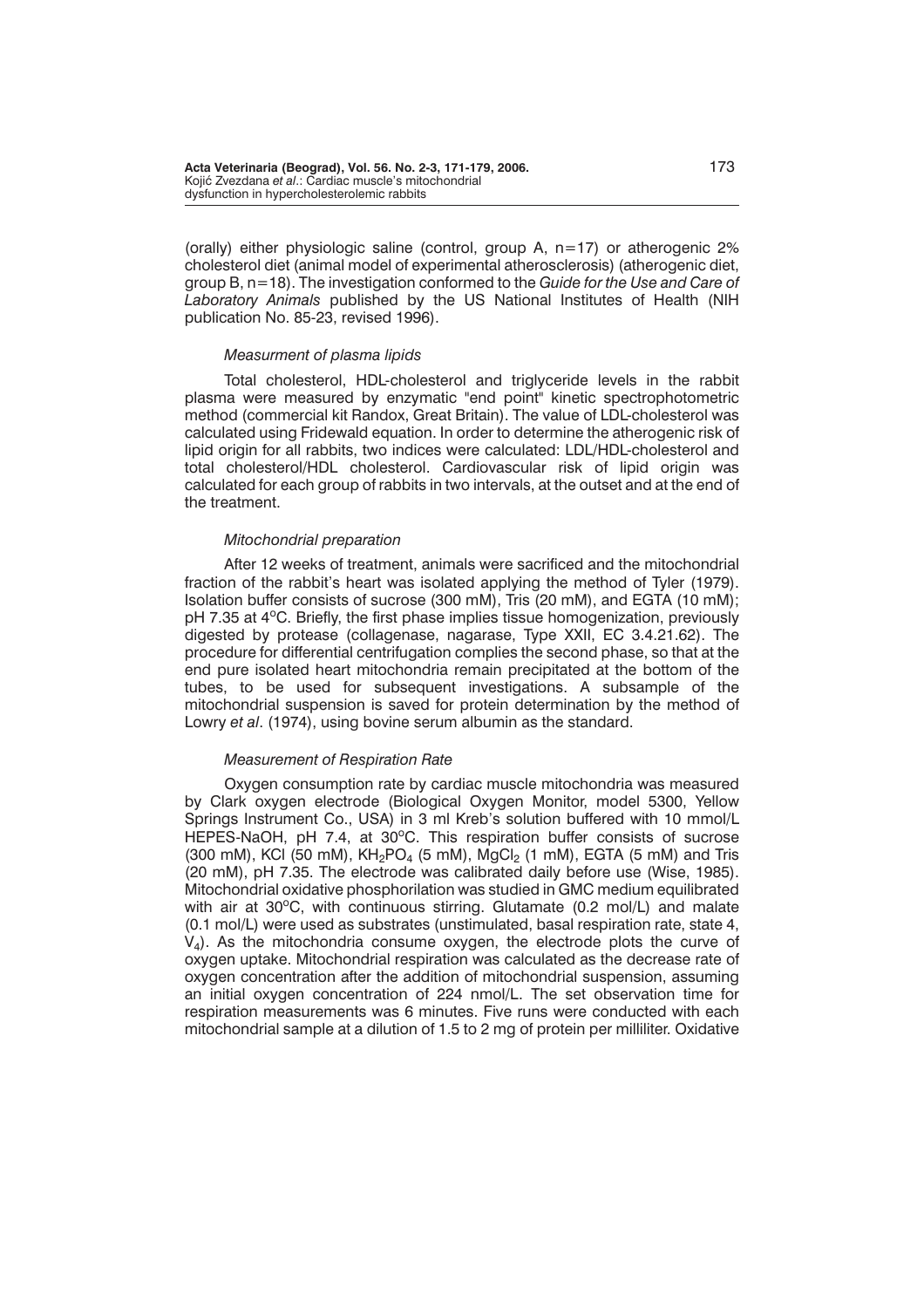activity was expressed as nanomoles of consumed oxygen per minute per mg of protein of thick mitochondrial suspension.

The main characteristic of mitochondrial oxidative capacity is the maximal respiration rate (state 3,  $V_3$ ). To estimate maximal respiration rate, adenosine diphosphate (ADP, 1  $\mu$ L of 0.1 M) was added. For mitochondrial coupling, 1  $\mu$ L of biliary dog serum was added during the same run to test the respiratory response. The mitochondrial uncoupler dinitrophenol (DNP) was added in order to examine effects on the DNP-potentiated rate of mitochondrial respiration. At the end of each measurement, 1 mmol/L NaCN was added, which eliminated all increases in oxygen consumption.

Two indexes, ADP/O and Respiratory Control Ratio (RCR= $V_3/V_4$ ), were calculated and expressed as the mean of the five replicate runs with each sample.

#### *Drugs and Chemicals*

Crystalline cholesterol was purchased from Galenica, USA, and it was dissolved in edible oil. Biliary dog serum, glutamate, malate and all other substances were purchased from Sigma Chemical Co., USA.

## *Statistical Analysis*

Data were reported as means  $\pm$  standard deviation. Differences of  $O<sub>2</sub>$ consumption in the mean values were analyzed by use of Student's *t*-test (computer program Microsoft Excel Version 2000). A value of  $p < 0.05$  was considered statistically significant.

#### **RESULTS**

The levels of total cholesterol, triglyceride, LDL-cholesterol and HDLcholesterol levels in rabbit plasma in the course of twelve weeks of treatment by atherogenic diet are presented in Table 1. In group B, at the end of treatment, except HDL-cholesterol, all of these values were significantly higher compared to the control group  $(p<0.01)$ .

Table 1. Lipid concentrations in rabbit plasma in the course of hypercholesterolemic diet

| Parameters        | At the outset of treatment |                     | At the end of treatment |                     |
|-------------------|----------------------------|---------------------|-------------------------|---------------------|
| $mmol*1-1$        | Group A<br>$(n=17)$        | Group B<br>$(n=18)$ | Group A<br>$(n=17)$     | Group B<br>$(n=18)$ |
| Total cholesterol | $0.78 \pm 0.06$            | $0.75 \pm 0.05$     | $0.92 \pm 0.11$         | $4.32 \pm 0.72**$   |
| Trygliceride      | $0.28 \pm 0.05$            | $0.29 \pm 0.04$     | $0.42 \pm 0.05$         | $1.07 \pm 0.13$ **  |
| LDL-cholesterol   | $0.18 \pm 0.02$            | $0.18 \pm 0.03$     | $0.24 \pm 0.03$         | $2.08 \pm 0.21***$  |
| HDL-cholesterol   | $0.27 \pm 0.03$            | $0.24 \pm 0.02$     | $0.25 \pm 0.03$         | $0.24 \pm 0.02$     |

Values represent mean  $\pm$  SD. Statistically significant differences: \*p<0.05; \*\*p<0.01 vs. group A.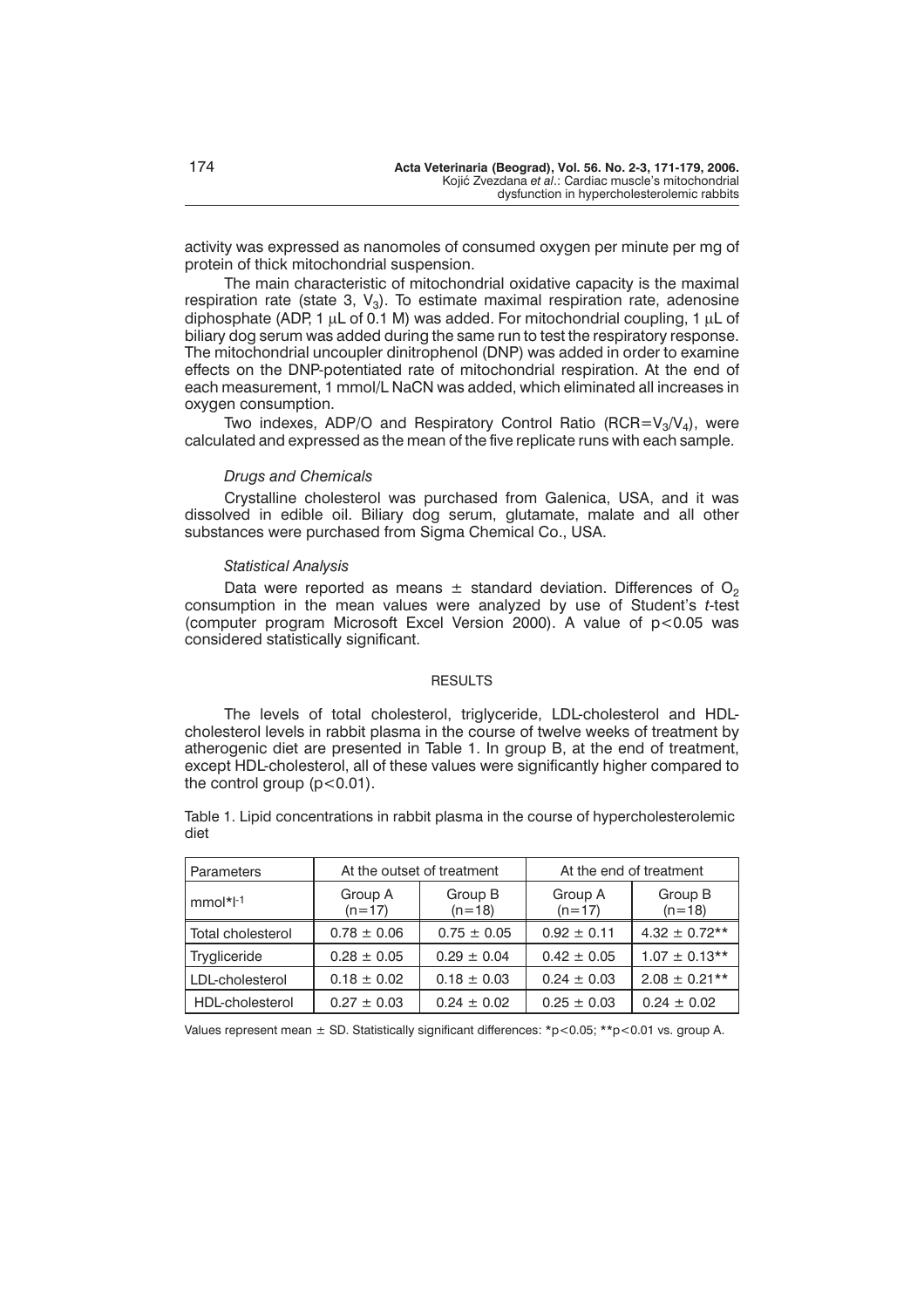LDL/HDL- and total cholesterol/ HDL-cholesterol indices during the treatment are presented in Figure 1. At the end of treatment both of these indices were significantly higher in group B than in group A (p<0.01).



Figure 1. The effects of hypercholesterolemic atherogenic diet on lipid indices: LDL/HDL-cholesterol (panel A) and total/HDL-cholesterol (panel B). Statistically significant differences: \*\*p<0.01 vs. group A

The cardiac mitochondrial oxygen consumption rates are presented in the first two columns of the Table 2. Basal, unstimulated  $(V_4)$  and maximal, ADPstimulated oxygen consumption rate  $(V_3)$  were significantly lower in group B, treated by 2% hyperchole-sterolemic atherogenic diet than in group A  $(p<0.05)$ . Ratio ADP/O was also significantly lower in group B (presented in the third column, p<0.05). Coupling of oxidation and phosphorylation processes was present in mitochondria of both groups (there was no statistically significant difference among the values of respiratory control ratio, fourth column).

Table 2. Cardiac muscle mitochondrial respiratory parameters at the end of twelve weeks treatment by hypercholesterolemic diet

| Group                          | V⊿              | Vз           | ADP/O          | <b>RCR</b>    |
|--------------------------------|-----------------|--------------|----------------|---------------|
| $Control - A$<br>$(n=17)$      | $20.3 \pm 2.1$  | $126 \pm 16$ | $3.2 \pm 0.2$  | $6.2 \pm 0.4$ |
| Experimental $- B$<br>$(n=18)$ | $15.4 \pm 3.0*$ | $93 \pm 20*$ | $2.1 \pm 0.4*$ | $6.0 \pm 0.8$ |

Unstimulated  $(V_4)$  and maximal  $(V_3)$  respiration rate of isolated rabbit's heart mitochondria are expressed as nanomoles of consumed oxygen per minute per mg of protein of thick mitochondrial suspension. ADP/O index and respiratory control ratio (RCR).

The values are means  $\pm$  S.D. of 5-8 experiments (control n=17, experimental n=18).

\*p<0.05 vs. the control group.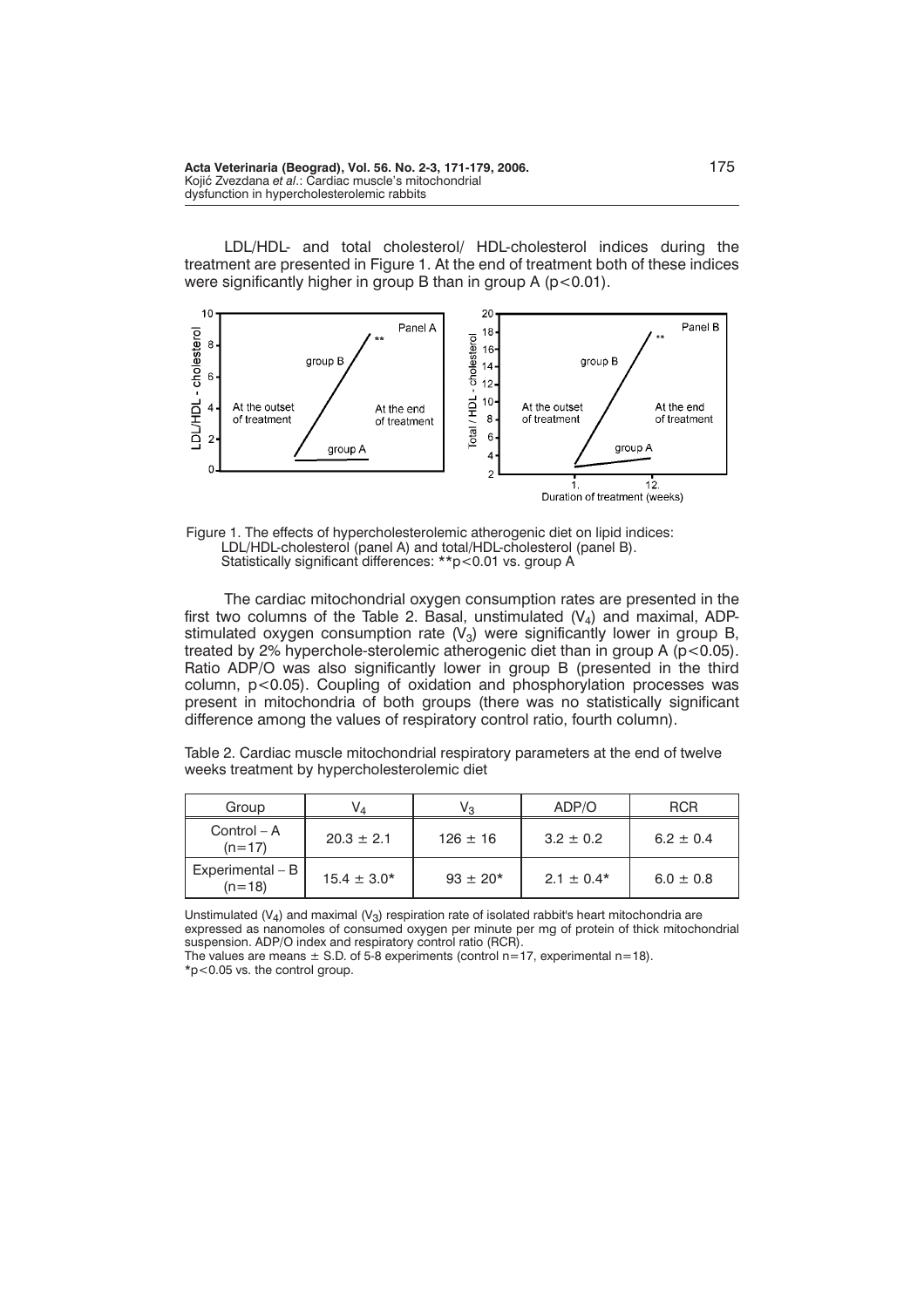## **DISCUSSION**

The most significant finding in the current study is that twelve week hyperlipemic atherogenic diet induced multiple abnormalities in cardiac muscle energy metabolism and mitochondrial oxidative capacity. These abnormalities are: basal oxygen consumption rate without ADP  $(V_4)$  and the maximal ADPstimulated respiration rate  $(V_3)$  showed a marked reduction (quantitative changes); sensibility of mitochondria to ADP (ADP/O) was also reduced (qualitative change) in comparison to control animals.

Cardiovascular diseases are often associated with energy deficit, and in many cases this is also accompanied by lipid disorders such as hyperlipidemias and obesity (Christoffersen *et al*., 2003). However, the nature of such deficit is still unclear. Since in the heart most of the energy is produced by mitochondria, structural and functional changes derived from, or caused by metabolic disorders, could compromise the energetic status of the organ. In fact, alterations in cellular and mitochondrial membrane composition have been described to affect not only electrical properties of the heart, but also energy production (Pepe, 2002).

In group B, basal and maximal respiration rates showed a marked reduction (24% and 26% respectively) evidencing decreased oxygen capacity in tested mitochondria. The simultaneous decrease in these two parameters suggests a diminished amount of mitochondria or a general mitochondrial dysfunction. Such a reduction in the number of mitochondria is frequently associated with aging. Tissues obtained from aged animals and from animals with developed atherosclerosis, not only showed a reduced number of mitochondria, but also display changes in mitochondrial structure, such as swelling, shortening of the cristae and matrix vacuolization (Feder *et al.* 1993). These changes were associated to an increased generation of superoxide anion and hydrogen peroxide, and also to a decline of energy production.

ADP/O index, was also significantly lower in group B than in group A. With the used substrates in group A ADP/O index was 3.24, but in group B it was 2.07. Reduction of this index suggests that in the studied mitochondria, in addition to the process of oxidative phosphorilation, other oxygen consuming processes also take place. In recent available literature lipid peroxidation is the most commonly recognized one (Droge, 2002; Mital *et al*., 2002). Reduction of this index in group B also coincides with our results that refer to antioxidative capacity of plasma and determination of nitrite levels (Kojic Z, 2002). The fall of this index is probably related to irreversibile inhibition of respiration due to enhanced peroxinitrite formation (Ballinger *et al*., 2004). There is, however, evidence that at moderate concentrations superoxide anion and related reactive oxygen species play an important role as regulatory mediators in signaling processes (reestablish redox homeostasis) (Ballinger *et al*., 2002).

Respiratory control ratio (RCR) was not significantly different among the groups. It ranged 6.07 to 6.28 in all studied rabbits. These results indicate absence of uncoupling in the studied mitochondria of the rabbit heart. These results may contribute to elucidation of complex relationships in the course of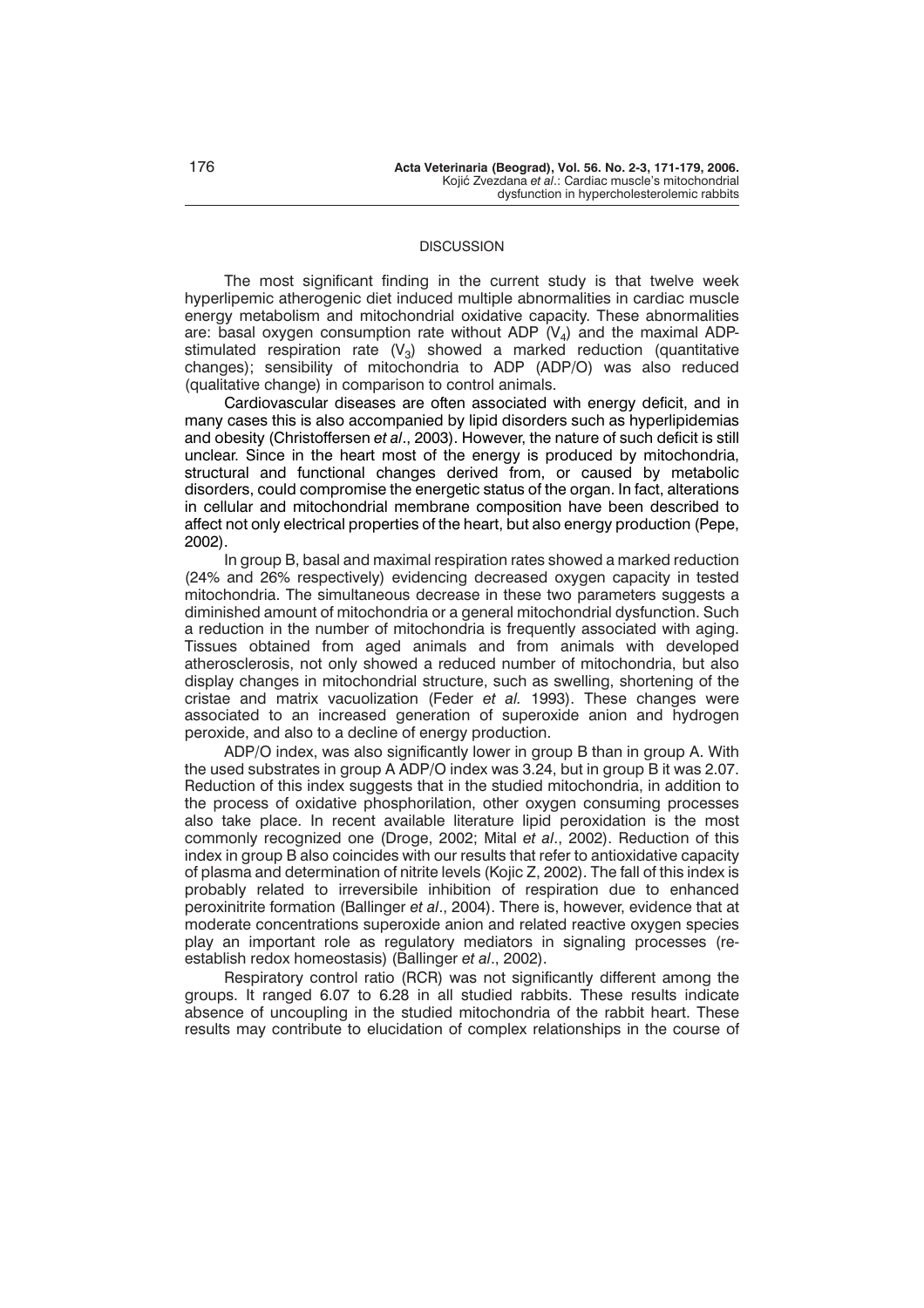mitochondrial respiration inhibition in physiological (cardioprotection) and patophysiological (atherogenesis) conditions.

In conclusion, in line with our previous work, in the present study, twelve weeks treatment by hypercholesterolemic, atherogenic diet led to quantitative changes in mitochondrial function. Hyperlipecholesterolemia also induced qualitative changes in mitochondrial oxidative capacity, namely decreased ADP sensitivity. For these multiple abnormalities in cardiac muscle mitochondria oxidative capacity may be the responsible for functional alterations of heart during coronary atherosclerosis. Decreased oxidative capacities could be the basis for lower oxygen utilization and exercise capacity in heart failure.

ACKNOWLEDGEMENT:

This work was financially supported by the Ministry of Science, Technologies and Development of Republic of Serbia (grant number 1803).

Address for correspondence: Doc. Dr Zvezdana Kojić Institute of Physiology School of Medicine, University of Belgrade Visegradska 26, 11000 Belgrade Serbia & Montenegro e-mail: zvezdanak@med.bg.ac.yu

## **REFERENCES**

- 1. *Aliev G, Seyidova D, Neal M, Shi J, Lamb BT, Siedlak S et al.,* 2002, Atherosclerotic lesions and mitochondria DNA deletions in brain microvessels as a central target for the development of human AD and AD-like pathology in aged transgenic mice, Ann *NY Acad Sci,* 977, 45–64.
- 2. *Asimakis G, Lick S, Patterson W*, 2002, Postischemic recovery of contractile function is impaired in SOD2 (+/\_) but not SOD1 (+/\_) mouse hearts, *Circulation* 105, 981– 6.
- 3. *Ballinger SW, Patterson C,* 2002, Mitochondrial integrity and function in atherogenesis, *Circulation,* 106, 544-9.
- 4. *Ballinger SW,* 2004, Role of oxidative modification in atherosclerosis, *Physio Rev,* 84, 4, 1381-478.
- 5. *Ballinger SW*, 2005, Mitochondrial dysfunction in cardiovascular disease Review, *Free Radic Biol Med*, 38, 1278-95.
- 6. *Bienengraeber M, Ozcan C, Terzic A*, 2003, Stable transfection of UCP1 confers resistance to hypoxia/reoxygenation in a heart-derived cell line, *J Mol Cell Cardiol,* 35, 861-5.
- 7. *Blanc J, Alves-Guerra MC, Esposito B, Rousset S, Gourdy P, Ricquier D et al.,* 2003, Protective role of uncoupling protein 2 in atherosclerosis, *Circulation,* 107, 388-90.
- 8. *Brookes PS, Zhang J, Dai L, Zhou F, Parks DA, Darley-Usmar V et al,* 2001, Increased sensitivity of mitochondrial respiration to inhibition by nitric oxide in cardiac hypertrophy, *J Mol Cell Cardiol,* 33, 69-82.
- 9. *Chen Z, Siu B, Ho YS, Vincent R, Chua CC, Hamdy R et al,* 1998, Overexpression of MnSOD protects against myocardial ischemia/reperfusion injury in transgenic mice, *J Mol Cell Cardiol,* 30, 2281- 9.
- 10. *Christoffersen C, Bollano E, Lindergaard M, Bartels E, Goetze J, Andersen C et al,* 2003, Cardiac lipid accumulation associated with diastolic dysfunction in obese mice, *Endocrinol*, 144, 3483- 90.
- 11. *Corral-Debrinski M, Stepien G, Shoffner J M, Lott M T, Kanter K, Wallace DC*, 1991, Hypoxemia is associated with mitochondrial DNA damage and gene induction: Implications for cardiac disease, *JAMA*, 266, 1812-6.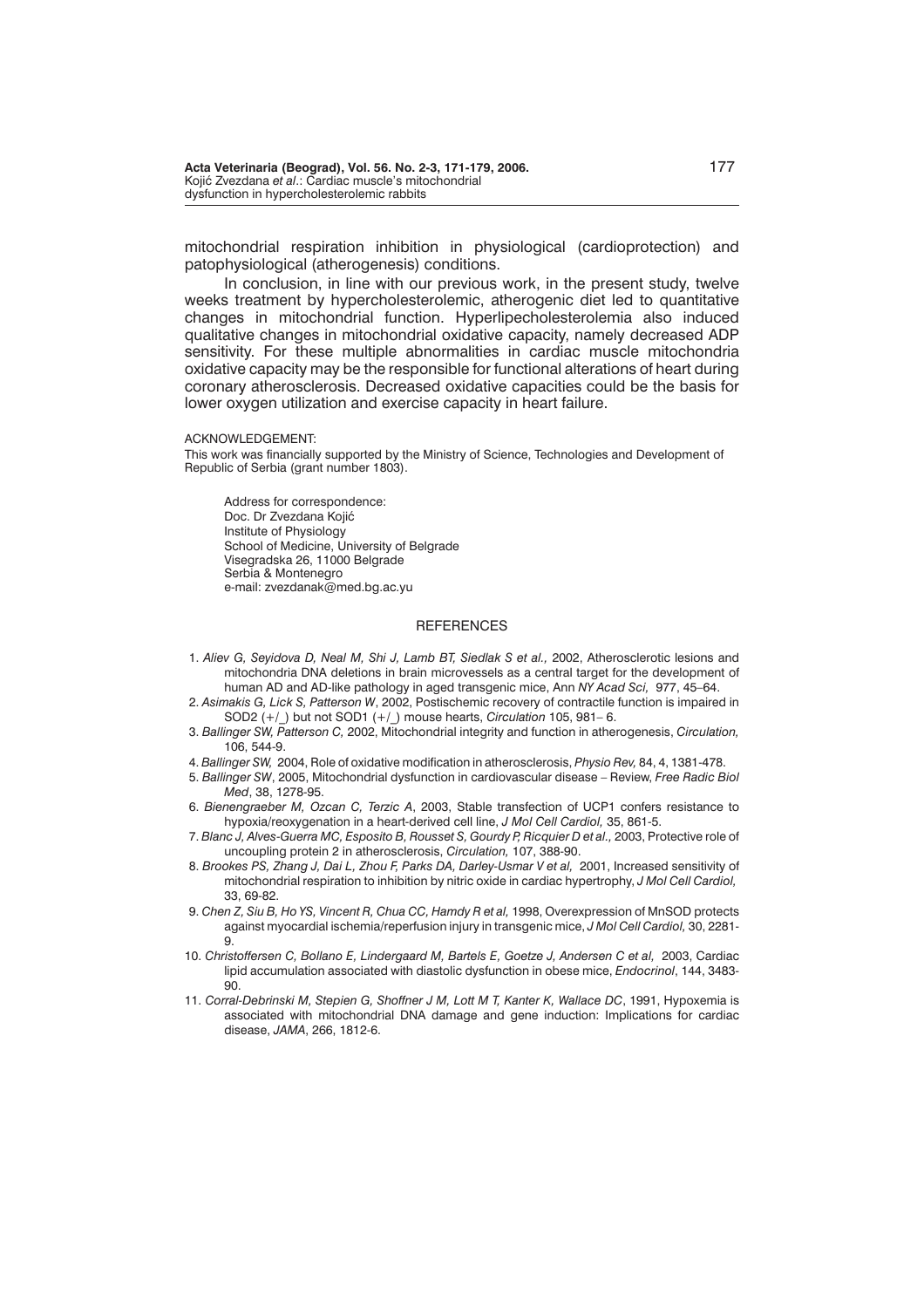- 12. *Corral-Debrinski M, Shoffner JM, Lott MT, Wallace DC*, 1992, Association of mitochondrial DNA damage with aging and coronary atherosclerotic heart disease, *Mutat Res,* 275, 169-80.
- 13. *Droge W,* 2002, Free radicals in the physiological control of cell function. *Physiol Rev*, 82, 1, 47-95.
- 14. *Duan J, Karmazyn M,* 1989, Relationship between oxidative phosphorylation and adenine nucleotide translocase activity in two populations of cardiac mitochondria and mechanical recovery of ischemic hearts following reperfusion, *Can J Physiol Pharmacol,* 67, 704–9.
- 15. *Feder L, Inserra F, Romano L, Ercole L and Pszenny V,* 1993, Effects of angiotensin-converting enzyme inhibition on mitochondrial number in the aging mouse, *Am J Physiol,* 265, C15-C18.
- 16. *Holland JA, Ziegler LM, Meyer JW*, 1996, Atherogenic levels of low density lipoprotein increase hydrogen peroxide generation in cultured human endothelial cells: possible mechanism of heightened endocytosis, *J Cell Physiol*, 166,144-51.
- 17. *Ide T, Tsutsui H, Hayashidani S, Kang D, Suematsu N, Nakamura K et al.,* 2001, Mitochondrial DNA damage and dysfunction associated with oxidative stress in failing hearts after myocardial infarction, *Circ Res,* 88, 529-35.
- 18. *Knight-Lozano CA, Young CG, Burow DL, Hu Z, Uyeminami D, Pinkerton K et al.,* 2002, Cigarette smoke exposure and hypercholesterolemia increase mitochondrial damage in cardiovascular tissues, *Circulation,* 105, 849-54.
- 19. *Kojic Z*, 2002, Capacity of antioxidative protection in rabbit blood, In: "Experimental Atherosclerosis and Captopril", 90-91. Ed. Zaduzbina Andrejevic, Belgrade, ISBN 86-7244-268-7.
- 20. *Lowry O, Passonneau J*, 1974, In: A flexible system of enzymatic analysis. *Academic Press*, New York.
- 21. *Lochner A, Kotze J, Gevers W,* 2000, Substrate effects on mitochondrial function and tissue lipids in low-flow hypoxia of isolated perfused rat heart, *Am J Physiol,* 371.
- 22. *Mital S, Loke K, Chen JM, Mosca RS, Quaegebeur JM, Addonizio LJ et al.,* 2004, Mitochondrial respiratory abnormalities in patients with end-stage congenital heart disease, *J Heart Lung Transplant,* 23, 1, 72-9.
- 23. *Ohara Y, Peterson TE, Harrison DG*, 1933, Hypercholesterolemia increases endothelial superoxide anion production, *J Clin Invest*. 91, 2546-51.
- 24. *Pepe S, McLennan P*, 2002, Mitochondrial function, Cardiac membrane fatty acid composition modulates myocardial oxygen consumption and post-ischemic recovery of contractile function, *Circulation,* 105, 2303-8.
- 25. *Steinlechner-Maran R, Eberl T, Kunc M, Schrocksnadel H, Margreiter R, Gnaiger E,* 1997, Respiratory defect as an early event in preservation-reoxygenation injury of endothelial cells, *Trans,* 63, 1, 136-42.
- 26. *Teshima Y, Akao M, Jones SP, Marban E*, 2003, Uncoupling protein-2 overexpression inhibits mitochondrial death pathway in cardiomyocytes, *Circ Res. 93,* 192-200.
- 27. *Tyler D, Gonze J,* 1979, Preparation of heart mitochondria from laboratory animals, *Meth enzymol,* LV, Academic Press Inc. 75-104.
- 28. Wise R, Naylon A, 1985, Calibration and use of a Clark-type oxygen electrode from 5 to 45<sup>o</sup>C, Anal *Biochem,* 146, 260.